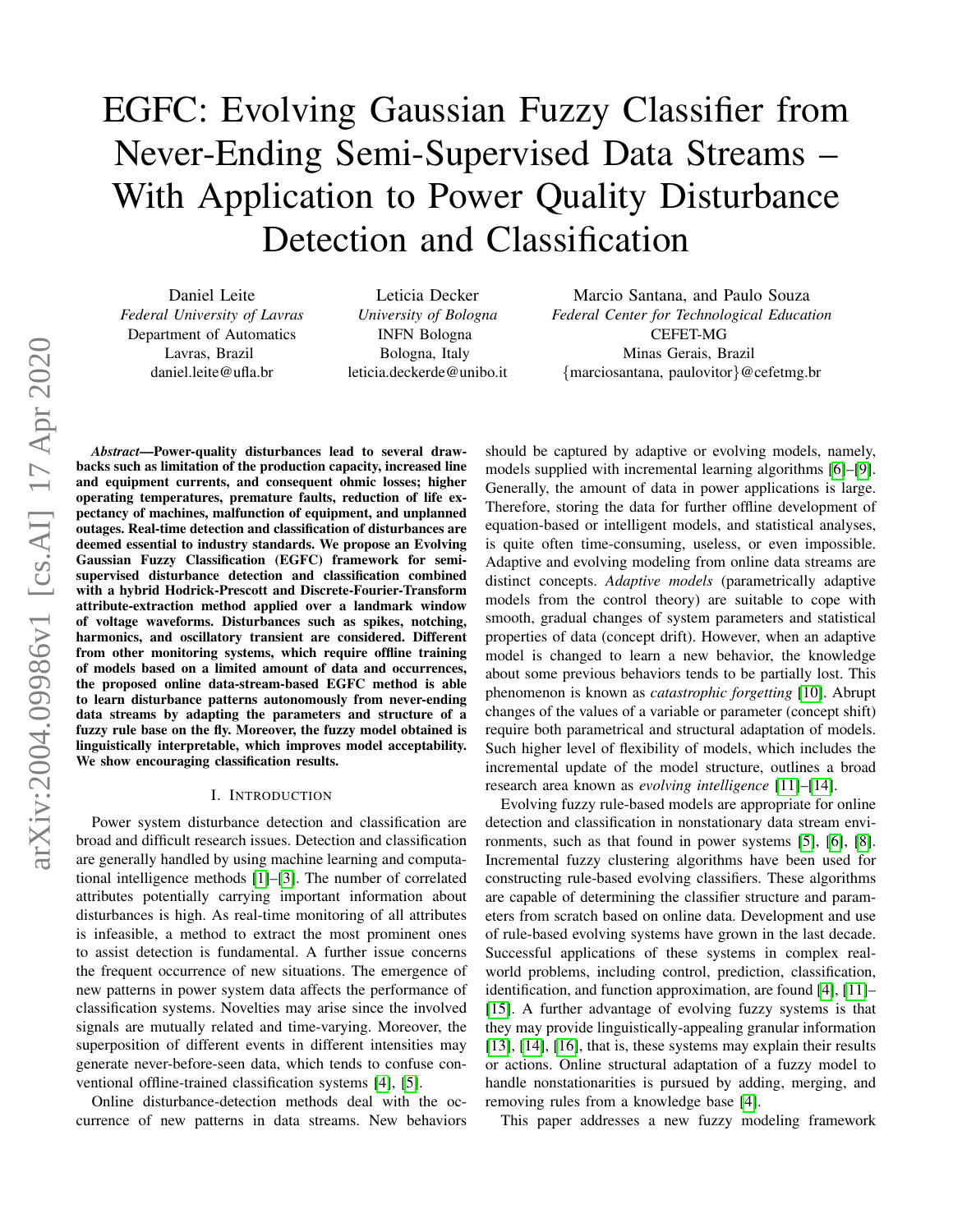we called Evolving Gaussian Fuzzy Classification (EGFC) framework. EGFC is a semi-supervised variation of evolving granular rule-based approach [\[13\]](#page-8-9), [\[17\]](#page-8-11) for the construction of nonlinear and time-varying classifiers – being unsupervised and supervised learning the boundary cases. We aim to detect and classify anomalies, broadly speaking, and power quality disturbances as a particular application example. An EGFC model employs Gaussian membership functions to associate numerical input data with classes. Its incremental learning algorithm provides a dynamic classifier with simple math and linguistic rules describing its decisions. The set of EGFC rules represents the essence of a data stream. From a point of view, the EGFC approach consists in looking to stream data, and deciding between coarser or more detailed granules to achieve a better classification accuracy, and provide decision making support. Spikes, notching, harmonics, and oscillatorytransient types of disturbances in power systems are taken into consideration in the present study.

A hybrid method to extract highly discriminative attributes to be used as inputs of the EGFC model is also addressed. The method combines a Hodrick-Prescott (HP) filter [\[18\]](#page-8-12) and Discrete Fourier Transform (DFT) [\[19\]](#page-8-13) applied over a landmark window of voltage data to provide attributes that help disturbance classification. In particular, the method is different from those addressed in related power-system literature as HP analysis provides a smooth nonlinear representation that is sensitive to long and short-term changes. In other words, a series of smooth nonlinear trends are obtained, whereas the information removed from the original data is maintained separately and can be accessed for analysis. In comparison to S-transform-based attribute extraction methods [\[2\]](#page-7-2), [\[20\]](#page-8-14), often used in related literature, the proposed hybrid HP-DFT method has proven to be faster and effective – important characteristics for high-frequency data-stream processing.

The rest of this paper is organized as follows. Section [II](#page-1-0) describes the HP and DFT methods for attribute extraction. Section [III](#page-2-0) presents the data-stream-based semi-supervised learning algorithm and the Evolving Gaussian Fuzzy Classifier, EGFC, proposed for a broad class of classification and online anomaly-detection problems from numerical data. Section [IV](#page-4-0) describes the methodology for generating the data and developing the classifier. Results are given in Section [V.](#page-6-0) The conclusion is outlined in Section [VI.](#page-7-3)

## II. ATTRIBUTE EXTRACTION

<span id="page-1-0"></span>We describe an approach to extract attributes that indicate the occurrence of disturbances in voltage data. Fundamentally, an HP filter and the DFT are applied to raw voltage data within a time window. A more discriminative set of attributes facilitates model interpretation, reduces data overfitting, and may produce better results due to the elimination of attributes and noise that may mislead online systems [\[13\]](#page-8-9), [\[16\]](#page-8-10).

## *A. Hodrick-Prescott Filter*

An HP filter decomposes a signal,  $y_t$ , into its trend,  $\tau_t$ , and cyclical and random components,  $C_t$ , such that  $y_t = \tau_t + C_t$ . It is equivalent to a cubic spline smoother, with the smoothed portion in  $\tau_t$  [\[18\]](#page-8-12). In essence, low-frequency fluctuations are separated from the original data. The separation hypothesis is that the low-frequency variability represents the long-term trend, whereas the high-frequency variability means random phenomena. The HP filter is for the first time used for power system disturbance classification in this paper.

The HP filter extracts the trend, which is stochastic, but with smooth variations over time that are uncorrelated with other variations. The idea is to minimize the functional

<span id="page-1-1"></span>
$$
J = \sum_{t=1}^{T} C_t^2 + \lambda \sum_{t=2}^{T-1} (\Delta^2 \tau_t)^2,
$$
 (1)

with respect to  $\tau_t$ , in which  $C_t := y_t - \tau_t$ , and  $y_t$ ,  $t =$ 1, 2, ..., T, denotes the underlying signal;  $\Delta^2 := (1 - L)^2$ ; L is the lag operator, e.g.,  $Lx_t = x_{t-1}$ ; T is the amount of data samples; and  $\lambda$  penalizes the variability of the trend component. Parameter  $\lambda$  is the smoothing parameter; it controls the variation of the growth rate of the trend. The first term of [\(1\)](#page-1-1) is the sum of deviations of the signal concerning the square trend, a measure of the degree of fit. The second term is the sum of squares of the second differences of the trend component, a measure of the degree of smoothness. See [\[18\]](#page-8-12) for details. The fourth section of this paper provides practical examples of the HP decomposition specifically for disturbances detection.

#### *B. Discrete Fourier Transform*

The Fourier Transform is one of the most used frequencydomain signal processing tools. The idea is that any periodic signal can be described by a sum of sines and cosines [\[19\]](#page-8-13). When measured data are available, a frequency spectrum is generated by discrete Fourier transformation from

$$
DFT(f_n) = \frac{1}{N} \sum_{k=0}^{N-1} x_k e^{-j2\pi f_n k \Delta t},
$$
 (2)

in which  $x_k$  is a discrete signal;  $\Delta t$  corresponds to time intervals; and  $N := T/\Delta t$  is the number of samples – being T the total time interval. Additionally,  $f_n = n/T$ ,  $n = 0, 1, ..., N - 1$ , are the frequency components.

The discrete Fourier transform is an invertible linear transformation. The inverse is given by

$$
x_k = \frac{1}{\Delta t} \sum_{f_n=0}^{(1-N)/T} DFT(f_n) e^{j2\pi f_n k \Delta t}.
$$
 (3)

See [\[19\]](#page-8-13) for details on discrete Fourier transforms.

## *C. Root Mean Square Voltage*

The effective (RMS) value is a measure of the magnitude of a variable quantity. RMS values can be calculated for a sequence of discrete values. The effective voltage of an alternating current circuit may provide evidence of some types of disturbances, e.g., sag, swell, and interruptions.

The RMS value of a sinusoidal waveform  $x$  for a set of  $N$ samples,  $\mathbf{x} = [x_1, x_2, ..., x_N]$ , is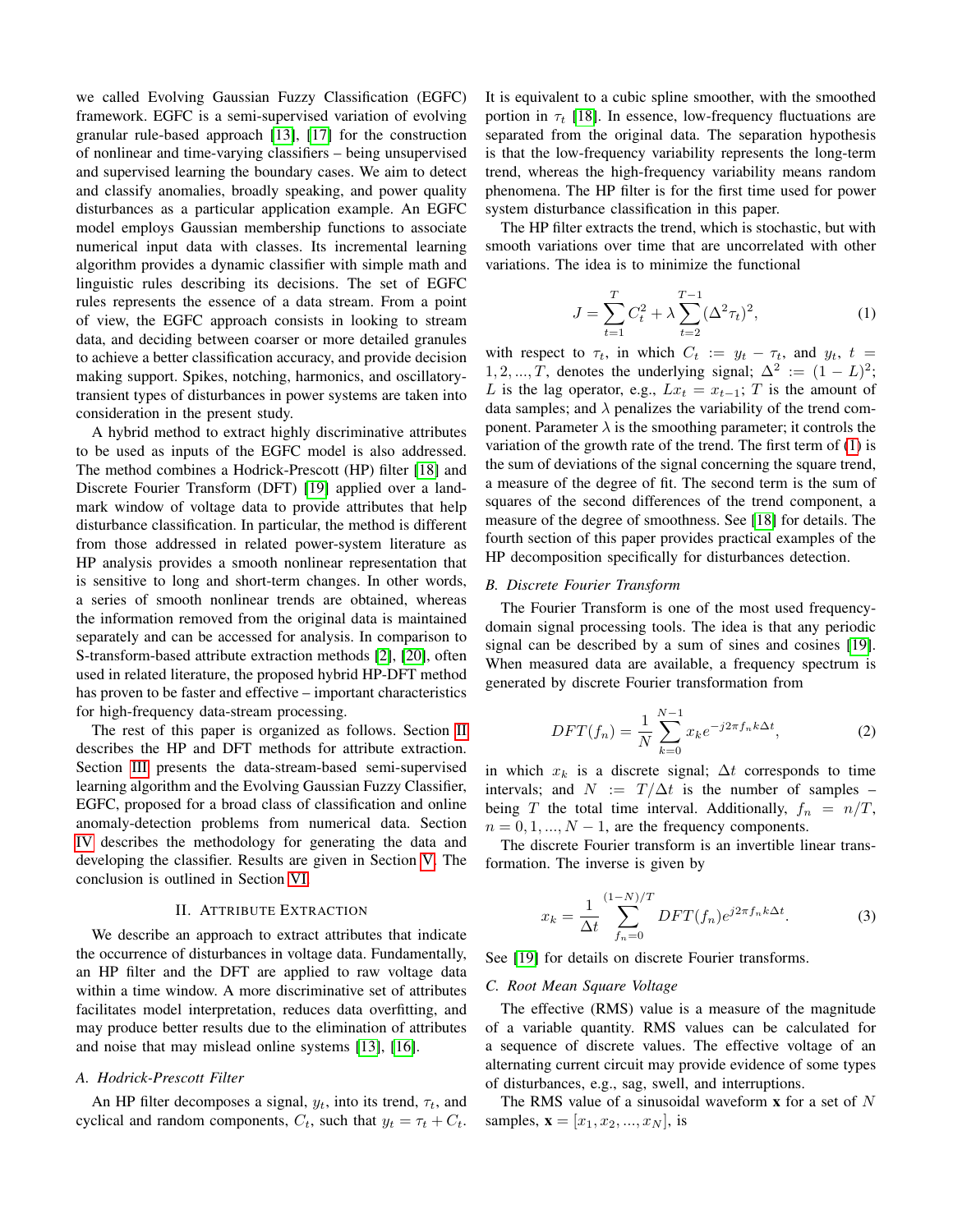$$
x_{RMS} = \sqrt{\frac{1}{N} \sum_{k=1}^{N} x_k^2}.
$$
 (4)

This is an equivalent direct value able to produce the same power as that of the original waveform.

<span id="page-2-0"></span>III. EVOLVING GAUSSIAN FUZZY CLASSIFIER FROM NEVER-ENDING SEMI-SUPERVISED DATA STREAMS

#### *A. Preliminaries*

We present EGFC, a semi-supervised evolving classifier derived from the online granular-computing framework of Leite et al. [\[13\]](#page-8-9), [\[17\]](#page-8-11). EGFC employs Gaussian membership functions to cover the data space with fuzzy granules (local models), and associate new numerical data to class labels. Granules are scattered in the data space wherever needed to represent local information. EGFC overall response comes from the fuzzy aggregation of local models. A recursive algorithm constructs its rule base, and updates local models to deal with novelties. EGFC addresses issues such as unlimited amounts of data and scalability [\[13\]](#page-8-9).

Local EGFC models are created if the new data are sufficiently different from the current knowledge. The learning algorithm can expand, retract, delete, and merge granules on occasion. Rules are reviewed according to inter-granular relations. EGFC provides nonlinear, nonstationary, and smooth boundaries among classes. This paper particularly addresses a 5-class disturbance classification problem.

Formally, let an input-output pair  $(x, y)$  be related through  $y = f(\mathbf{x})$ . We seek an approximation to f to estimate the value of  $y$  given  $x$ . In classification,  $y$  is a class label, a value in a set  $\{C_1, ..., C_m\} \in \mathbb{N}^m$ , and f specifies class boundaries. In the more general, semi-supervised case,  $C_k$  may or may not be known when x arrives. Classification of never-ending data streams involves pairs  $(\mathbf{x}, C)^{[h]}$  of time-sequenced data, indexed by  $h$ . Nonstationarity requires evolving classifiers to identify time-varying relations  $f^{[h]}$ .

# *B. Gaussian Functions and Rule Structure*

Learning in EGFC does not require initial rules. Rules are created and dynamically updated depending on the behavior of a system over time. When a data sample is available, a decision procedure may add a rule to the model structure or update the parameters of a chosen rule.

In EGFC models, a rule  $R^i$  is

IF 
$$
(x_1 \text{ is } A_1^i)
$$
 AND ... AND  $(x_n \text{ is } A_n^i)$   
THEN  $(y \text{ is } C^i)$ 

in which  $x_j$ ,  $j = 1, ..., n$ , are input attributes, and y is the output (a class). The data stream is denoted  $(\mathbf{x}, y)^{[h]}$ ,  $h = 1, ...$ Moreover,  $A_j^i$ ,  $j = 1, ..., n; i = 1, ..., c$ , are Gaussian membership functions built from the available data; and  $C^i$ is the class label of the *i*-th rule. Rules  $R^i$ ,  $i = 1, ..., c$ , form the rule base. The number of rules,  $c$ , is variable, which is a notable characteristic of the approach since guesses on how many data partitions exist are needless [\[4\]](#page-8-0), [\[13\]](#page-8-9).

A normal Gaussian function,  $A_j^i = G(\mu_j^i, \sigma_j^i)$ , has height 1 [\[16\]](#page-8-10). It is characterized by the modal value  $\mu_j^i$  and dispersion  $\sigma_j^i$ . Characteristics that make Gaussians appropriate include: (i) easiness of learning and changing, i.e., modal values and dispersions are updated straightforwardly from a data stream; (ii) infinite support, i.e., since the data are priorly unknown, the support of Gaussians extends to the whole domain; and (iii) smooth surface of fuzzy granules,  $\gamma^i = A_1^i \times ... \times A_j^i \times$  $... \times A_n^i$ , in the *n*-dimensional Cartesian space – obtained by the cylindrical extension of one-dimensional Gaussians, and the use of the minimum T-norm aggregation [\[16\]](#page-8-10).

## *C. Adding Rules to the Evolving Fuzzy Classifier*

Rules may not exist *a priori*. They are created and evolved as data are available. A new granule  $\gamma^{c+1}$  and the rule  $R^{c+1}$ that governs the granule are created if none of the existing rules  $\{R^1, ..., R^c\}$  are sufficiently activated by  $\mathbf{x}^{[h]}$ ; i.e.,  $\mathbf{x}^{[h]}$ brings new information. Let  $\rho^{[h]} \in [0,1]$  be an adaptive threshold that determines if a new rule is needed. If

<span id="page-2-2"></span>
$$
T\left(A_1^i(x_1^{[h]}),...,A_n^i(x_n^{[h]})\right) \le \rho^{[h]}, \ \forall i, \ i = 1,...,c,
$$
 (5)

in which  $T$  is any triangular norm, then the EGFC structure is expanded. The minimum (Gödel) T-norm is used in this paper. If  $\rho^{[h]}$  is equal to 0, then the model is structurally stable, and unable to follow concept shifts. In contrast, if  $\rho^{[h]}$  is equal to 1, EGFC creates a rule for each new sample, which is not practical. Structural and parametric adaptability are balanced for intermediate values (stability-plasticity tradeoff) [\[21\]](#page-8-15).

The value of  $\rho^{[h]}$  is crucial to regulate how large granules can be. Different choices impact the accuracy and compactness of a model, resulting in different granular perspectives of the same problem. Section III-E gives a Gaussian-dispersion-based procedure to update  $\rho^{[h]}$ .

A new granule  $\gamma^{c+1}$  is initially represented by membership functions,  $A_j^{c+1}$ ,  $j = 1, ..., n$ , with

<span id="page-2-3"></span>
$$
\mu_j^{c+1} = x_j^{[h]},\tag{6}
$$

and

<span id="page-2-1"></span>
$$
\sigma_j^{c+1} = 1/2\pi. \tag{7}
$$

We call [\(7\)](#page-2-1) the Stigler approach to standard Gaussian functions, or *maximum approach* [\[22\]](#page-8-16), [\[23\]](#page-8-17). The intuition is to start big, and let the dispersions gradually shrink when new samples activate the same granule. This strategy is appealing for a compact model structure.

In general, the class  $C^{c+1}$  of the rule  $R^{c+1}$  is initially undefined, i.e., the  $(c + 1)$ -th rule remains unlabeled until a label is provided. If the corresponding output,  $y^{[h]}$ , associated to  $\mathbf{x}^{[h]}$ , becomes available, then

<span id="page-2-4"></span>
$$
C^{c+1} = y^{[h]}.\t\t(8)
$$

Otherwise, the first labeled sample that arrives after the  $h$ -th time step, and activates the rule  $R^{c+1}$  according to [\(5\)](#page-2-2), is used to define its class,  $C^{c+1}$ .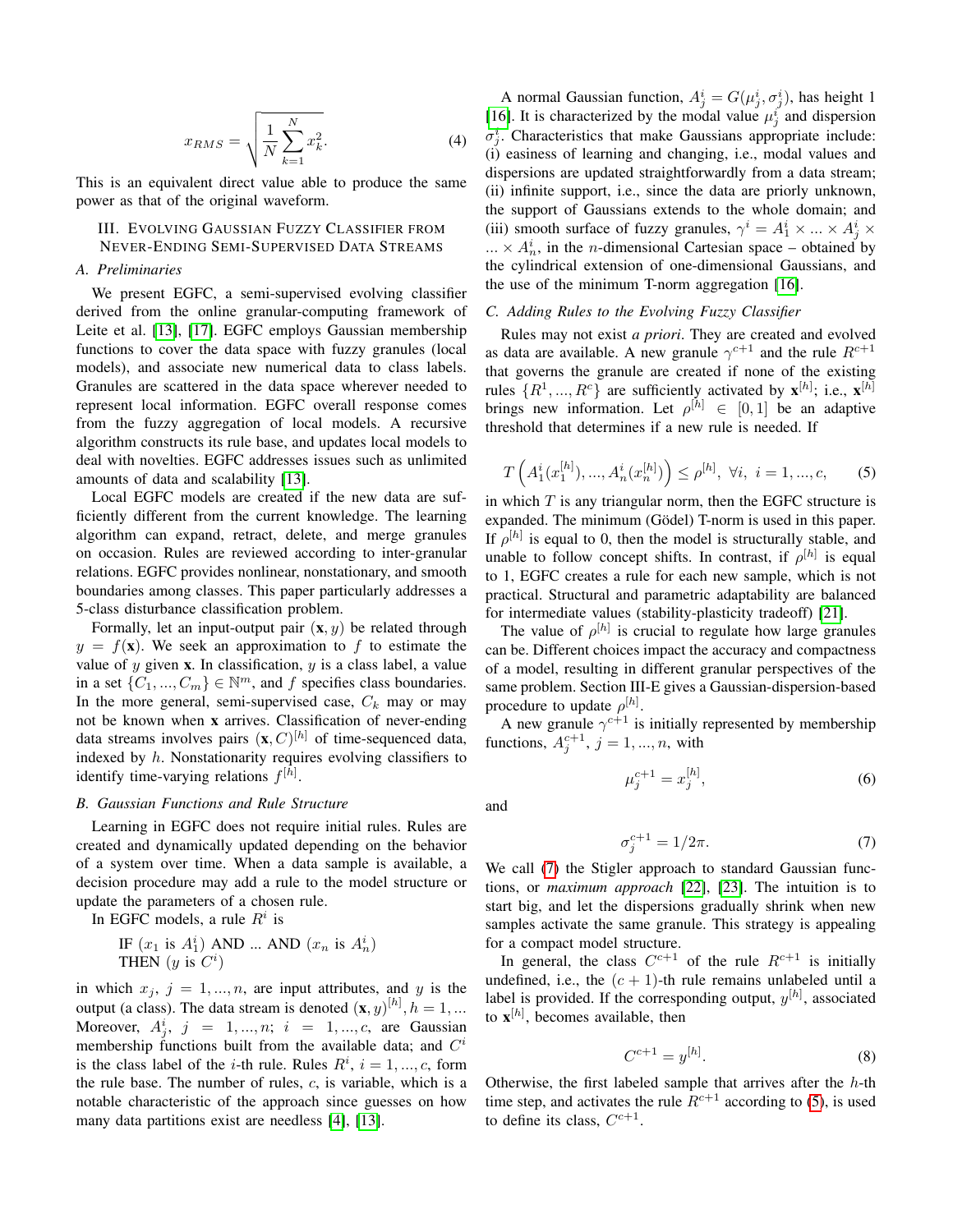In case a labeled sample activates a rule that is already labeled, but their labels are different, then a new (partially overlapped) granule and a rule are created to represent new information. Partially overlapped Gaussian granules tagged with different labels tend to have their dispersions reduced over time by the parameter adaptation procedure (Sec. III-D). The modal values of the Gaussian granules may also drift, if convenient for a more suitable decision boundary.

With this initial parameterization, preference is given to granules balanced along their dimensions, rather than granules with unbalanced geometry. EGFC realizes the principle of the balanced granularity [\[24\]](#page-9-0), but allows the Gaussians to find more appropriate places and dispersions.

## *D. Incremental Parameter Updating*

Updating the EGFC model consists in: (i) reducing or expanding Gaussians  $A_j^{i^*}, j = 1, ..., n$ , of the most active granule,  $\gamma^{i^*}$ , considering labeled and unlabeled samples; (ii) moving granules toward regions of relatively dense population; and (iii) tagging rules when labeled data are available. Adaptation aims to develop more specific local models [\[25\]](#page-9-1), and provide pavement (covering) to new data.

A rule  $R<sup>i</sup>$  is candidate to be updated if it is sufficiently activated by an unlabeled sample,  $\mathbf{x}^{[h]}$ , according to

$$
min\left(A_1^i(x_1^{[h]}),...,A_n^i(x_n^{[h]})\right) > \rho^{[h]}.
$$
\n(9)

Geometrically,  $\mathbf{x}^{[h]}$  belongs to a region highly influenced by the granule  $\gamma^{i}$ . Only the most active rule,  $R^{i^{*}}$ , is chosen for adaptation in case two or more rules reach the  $\rho^{[h]}$  level for the unlabeled  $\mathbf{x}^{[h]}$ . For a labeled sample, i.e., for pairs  $(\mathbf{x}, y)^{[h]}$ , the class of the most active rule  $R^{i^*}$ , if defined, must match  $y^{[h]}$ . Otherwise, the second most active rule among those that reached the  $\rho^{[h]}$  level is chosen for adaptation, and so on. If none of the rules are apt, a new one is created (Sec. III-C).

To include  $\mathbf{x}^{[h]}$  in  $R^{i*}$ , EGFC's learning algorithm updates the modal values and dispersions of the corresponding membership functions  $A_j^{i^*}$ ,  $j = 1, ..., n$ , from

<span id="page-3-0"></span>
$$
\mu_j^{i^*}(new) = \frac{(\varpi^{i^*} - 1)\mu_j^{i^*}(old) + x_j^{[h]}}{\varpi^{i^*}},
$$
\n(10)

and

<span id="page-3-1"></span>
$$
\sigma_j^{i^*}(new) = \left(\frac{(\varpi^{i^*} - 1)}{\varpi^{i^*}} \left(\sigma_j^{i^*}(old)\right)^2 + \right. \\
 \left. + \frac{1}{\varpi^{i^*}} \left(x_j^{[h]} - \mu_j^{i^*}(old)\right)^2\right)^{1/2}, \quad (11)
$$

in which  $\varpi^{i^*}$  is the number of times the  $i^* - th$  rule was chosen to be updated. Notice that [\(10\)](#page-3-0)-[\(11\)](#page-3-1) are recursive and, therefore, do not require data storage. As  $\sigma^{i^*}$  defines a convex region of influence around  $\mu^{i^*}$ , very large and very small values may induce, respectively, a unique or too many granules per class. An approach is to keep  $\sigma_j^{i^*}$  between a lower,  $1/4\pi$ , and the Stigler,  $1/2\pi$ , limits.

# *E. Dispersion-Based Time-Varying* ρ*-Level*

Let the activation threshold,  $\rho^{[h]} \in [0,1]$ , be time-varying. The threshold assumes values in the unit interval according to the overall average dispersion

<span id="page-3-2"></span>
$$
\sigma_{avg}^{[h]} = \frac{1}{cn} \sum_{i=1}^{c} \sum_{j=1}^{n} \sigma_j^{i[h]};
$$
\n(12)

 $c$  and  $n$  are the number of rules and attributes, so that

<span id="page-3-3"></span>
$$
\rho(new) = \frac{\sigma_{avg}^{[h]}}{\sigma_{avg}^{[h-1]}} \rho(old). \tag{13}
$$

As mentioned, rules' activation levels for an input  $\mathbf{x}^{[h]}$  are compared to  $\rho^{[h]}$  to decide between parametric or structural changes of an EGFC model. In general, EGFC starts learning from an empty rule base, and without knowledge about the properties of the data. Practice suggests  $\rho^{[0]} = 0.1$  as starting value. The threshold tends to converge to a proper value if the classifier structure achieves a level of maturity and stability. Nonstationarities and new classes guide  $\rho^{[h]}$  to values that better reflect the needs of the current environment.

## *F. Merging Similar Granules*

Similarity between two granules with the same class label may be high enough to form a unique granule that inherits the essence of both. Analysis of inter-granular relations requires a distance measure between Gaussians. Let

<span id="page-3-4"></span>
$$
d(\gamma^{i_1}, \gamma^{i_2}) = \frac{1}{n} \left( \sum_{j=1}^n |\mu_j^{i_1} - \mu_j^{i_2}| + \sigma_j^{i_1} + \sigma_j^{i_2} + \sigma_j^{i_2} - 2\sqrt{\sigma_j^{i_1} \sigma_j^{i_2}} \right)
$$
(14)

be the distance between  $\gamma^{i_1}$  and  $\gamma^{i_2}$ . This measure considers the information specificity, that is, in turn, inversely related to the Gaussians' dispersion [\[23\]](#page-8-17). For example, if the dispersions  $\sigma_j^{i_1}$  and  $\sigma_j^{i_2}$  differ one from another, rather than being equal, the distance between the underlying Gaussians is larger.

EGFC may merge the pair of granules that presents the smallest value of  $d(.)$  for all pairs of granules. Both granules must be either unlabeled or tagged with the same class label. The merging decision is based on a threshold value,  $\Delta$ , or expert judgment regarding the suitability of combining such granules to have a more compact model. For data within the unit hypercube, we suggest  $\Delta = 0.1$  as default, which means that the candidate granules should be quite similar.

A new granule, say  $\gamma^i$ , which results from  $\gamma^{i_1}$  and  $\gamma^{i_2}$ , is built by Gaussians with modal values

$$
\mu_j^i = \frac{\frac{\sigma_j^{i_1}}{\sigma_j^{i_2}} \mu_j^{i_1} + \frac{\sigma_j^{i_2}}{\sigma_j^{i_1}} \mu_j^{i_2}}{\frac{\sigma_j^{i_1}}{\sigma_j^{i_2}} + \frac{\sigma_j^{i_2}}{\sigma_j^{i_1}}}, \ j = 1, ..., n,
$$
\n(15)

and dispersion

<span id="page-3-5"></span>
$$
\sigma_j^i = \sigma_j^{i_1} + \sigma_j^{i_2}, \ j = 1, ..., n. \tag{16}
$$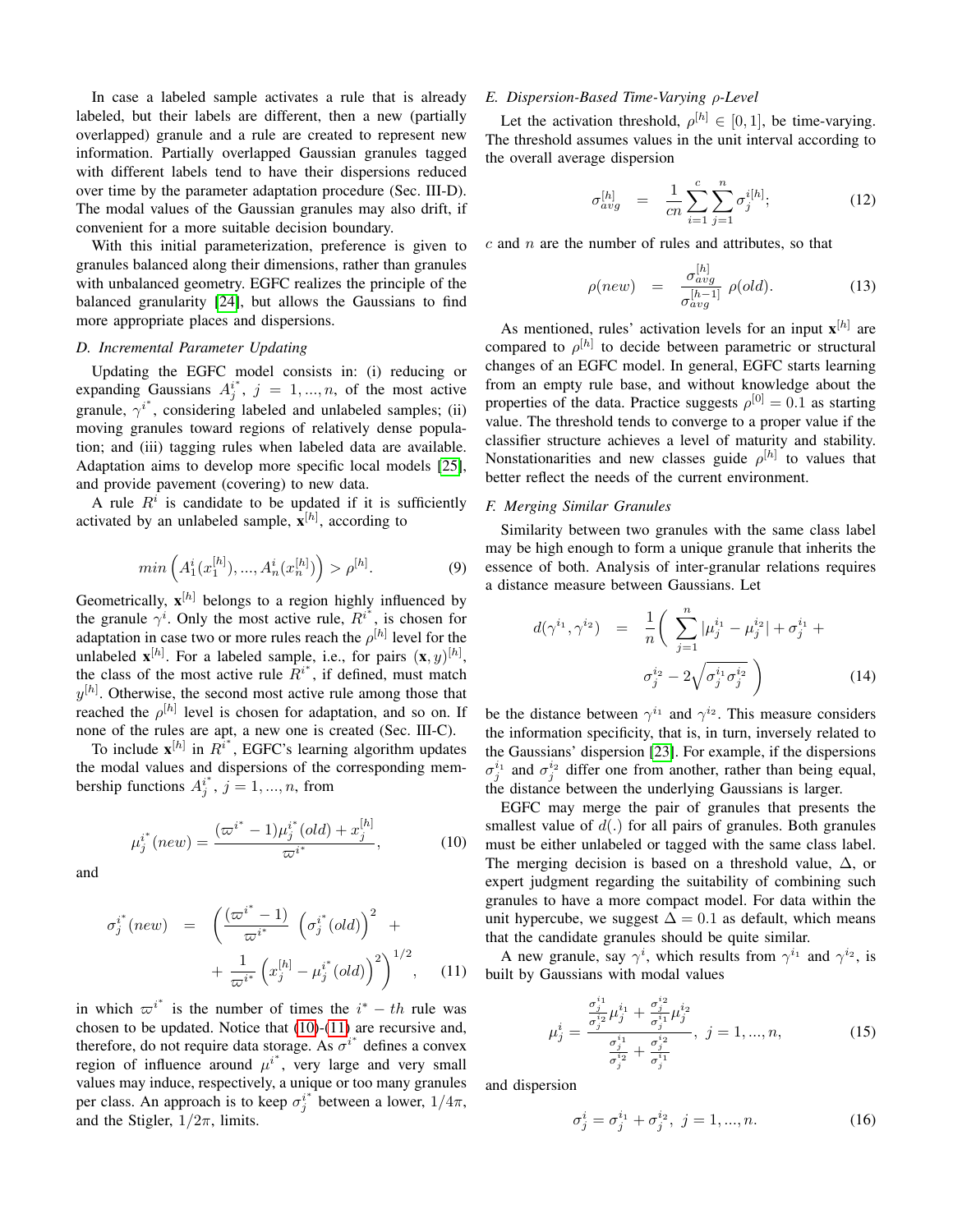These relations take into account the granular uncertainty to find an appropriate location and size to the resulting granule. Merging minimizes redundancy [\[4\]](#page-8-0), [\[13\]](#page-8-9).

# *G. Deleting Rules*

A rule is removed from the EGFC model if it is inconsistent with the current environment. In other words, if a rule is not activated for a number of iterations, say  $h_r$ , then it is deleted from the rule base. However, if a class is rare, e.g., a type of power quality disturbance is unusual, then it may be the case to set  $h_r$  to infinity and keep the inactive rules. Removing rules periodically helps to keep the model updated.

## *H. Semi-Supervised Learning from Data Streams*

The semi-supervised learning procedure to construct and update EGFC models along their lifespan is given below.

# EGFC: Online Semi-Supervised Learning

- 1: Initial number of rules,  $c = 0$ ;
- 2: Initial meta-parameters,  $\rho^{[0]} = \Delta = 0.1$ ,  $h_r = 200$ ;
- 3: Read input data sample  $\mathbf{x}^{[h]}$ ,  $h = 1$ ;
- 4: Create granule  $\gamma^{c+1}$  (Eqs. [\(6\)](#page-2-3)-[\(7\)](#page-2-1)), unknown class  $C^{c+1}$ ;

5: **FOR**  $h = 2, ...$  **DO** 

- 6: Read  $\mathbf{x}^{[h]}$ , calculate rules' activation degree (Eq. [\(5\)](#page-2-2));
- 7: Determine the most active rule  $R^{i^*}$ ;
- 8: Provide estimated class  $C^{i^*}$ ;
- 9: // Model adaptation
- 10: **IF**  $T(A_1^i(x_1^{[h]}),...,A_n^i(x_n^{[h]})) \leq \rho^{[h]}$   $\forall i, i = 1,...,c$
- 11: **IF** actual label  $y^{[h]}$  is available
- 12: Create labeled granule  $\gamma^{c+1}$  (Eqs. [\(6\)](#page-2-3)-[\(8\)](#page-2-4));
- 13: ELSE
- 14: Create unlabeled granule  $\gamma^{c+1}$  (Eqs. [\(6\)](#page-2-3)-[\(7\)](#page-2-1));
- 15: END 16: ELSE

```
17: IF actual label y^{[h]} is available
18: Update the most active granule \gamma^{i^*} whose class
         C^{i*} is equal to y^{[h]}(10)(11));
19: Tag unlabeled active granules;
```

```
20: ELSE
```
21: Update the most active  $\gamma^{i^*}$  (Eqs. [\(10\)](#page-3-0)-[\(11\)](#page-3-1));

- 22: END
- 23: END
- 24: Update the  $\rho$ -level (Eqs. [\(12\)](#page-3-2)-[\(13\)](#page-3-3));
- 25: Delete inactive rules based on  $h_r$ ;
- 26: Merge granules based on  $\Delta$  (Eqs. [\(14\)](#page-3-4)-[\(16\)](#page-3-5));
- <span id="page-4-0"></span>27: END

# IV. METHODOLOGY

We describe the methodology to generate power system disturbances. We give examples of disturbances, and a flowchart that connects the DFT-HP attribute extraction and EGFC.

#### *A. Online Monitoring System*

Voltage data from a 13.8kV grid are produced according to the IEEE standard [\[26\]](#page-9-2). The fundamental and sampling frequencies are 60Hz and 15,360Hz. Thus, 256 samples per cycle are given. This sampling rate is sufficient to characterize most of the disturbances in power systems, including spikes, notching, harmonics, and oscillatory transient. Gaussian white noise is added to give different signal-to-noise (SNR) ratio,

<span id="page-4-1"></span>
$$
SNR = 20 \log \frac{\beta}{\sqrt{2 \cdot \sigma}} \text{ [dB]},\tag{17}
$$

in which  $\beta$  is the amplitude of the original voltage signal;  $\sigma$ is the standard deviation of the Gaussian noise; and dB means deciBel – one tenth of Bel.

Voltage data from power systems usually have an  $SNR$ from 40 to 70dB. We evaluate the evolving classifier subject to 20, 40, and 60dB  $SNR$  – being 20dB the harshest stochastic scenario. Ten thousand voltage waveforms are generated:

- Class 1: 2,000 waveforms without disturbances;
- Class 2: 2,000 waveforms with spikes;
- Class 3: 2,000 waveforms containing notching;
- Class 4: 2,000 waveforms with harmonics;
- Class 5: 2,000 waveforms with oscillatory transient.

Time windows based on constant time intervals between landmarks are considered. Windows of different lengths (1, 4 and 10 cycles of the fundamental) are assessed in different experiments. The greatest peaks and valleys of the fundamental voltage in a window are rescaled in the range  $[0, 1]$ . A phase angle within  $[-\pi, \pi]$  is randomly assigned to the starting point of a waveform. Waveforms are subject to noise [\(17\)](#page-4-1).

Voltage data within a window are fed to HP-DFT attribute extraction. Then, a vector of input data is formed and provided to the EGFC model. EGFC estimates a class, and then uses the input vector – accompanied or not by a label – to update its parameters and structure. For each window, this procedure is repeated. A general flowchart of the power quality monitoring and classification system is shown in Fig. [1.](#page-5-0)

Four disturbance indicators compose an input vector  $\mathbf{x}^{[h]}$  of the EGFC model. They are

 $x_1$ : Amplitude of the fundamental (60Hz) voltage component, obtained by DFT over the data in a time window;

 $x_2$ : Minimum value of the voltage cyclical component after HP decomposition over the data in a time window;

 $x_3$ : Maximum value of the voltage cyclical component after HP decomposition over the data in a time window;

 $x_4$ : Effective value of the voltage cyclical component after HP decomposition over the data in a time window.

The EGFC estimated output,  $\hat{y}$ , is a class  $\hat{C} = \{1, 2, 3, 4, 5\}.$ Constructing and updating an EGFC model is a fully online process based on partially-labeled data.

## *B. Generating Disturbances*

Disturbances, viz., spike, notching, harmonics, and oscillatory transient (common power-system phenomena), are added to the fundamental voltage subject to an SNR.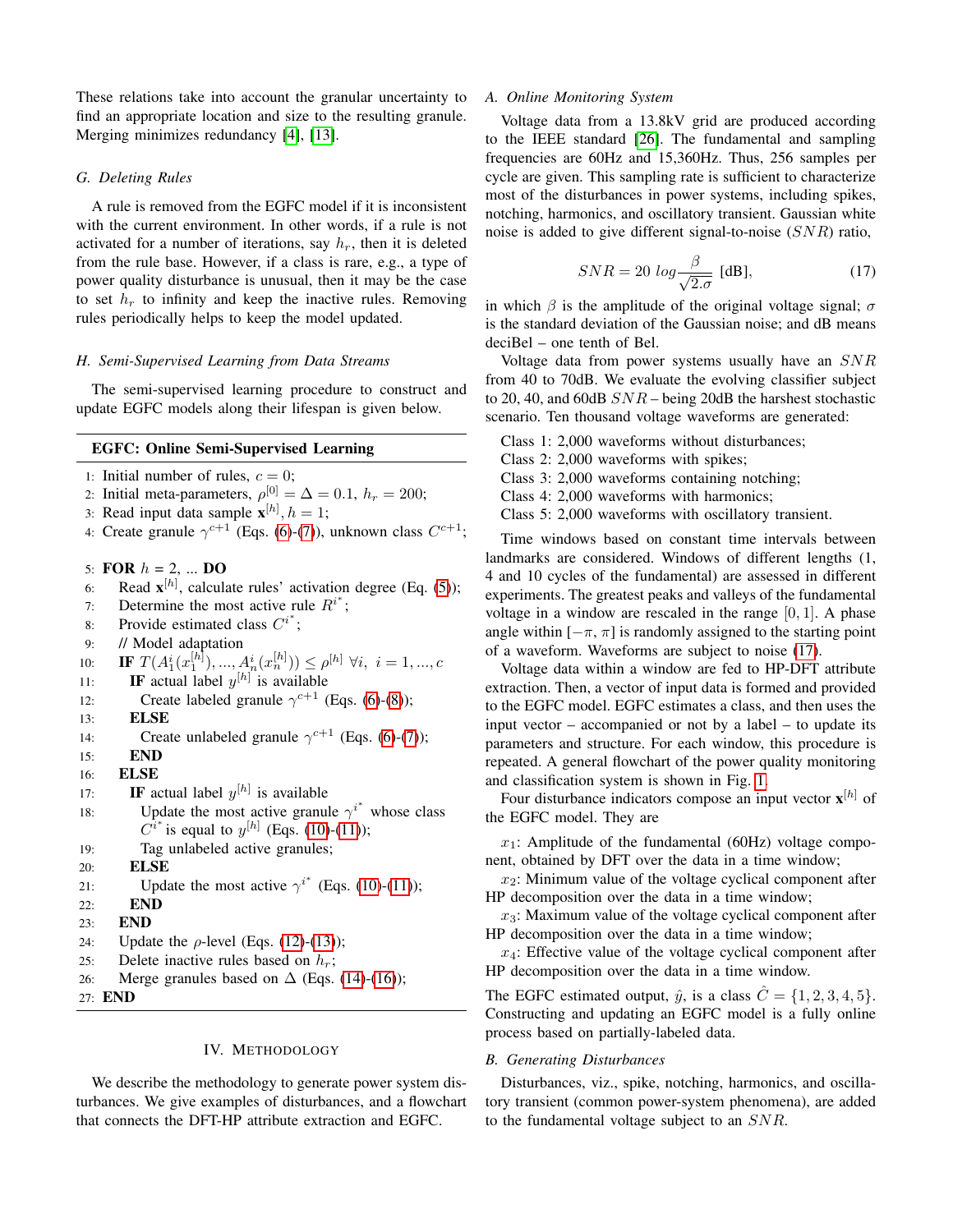

<span id="page-5-0"></span>Fig. 1. Evolving Disturbance Detection and Classification System

Spikes or surges are fast, short-duration voltage transients caused by lightning strikes, power outages, short circuits, power transitions in large equipment, to mention some [\[27\]](#page-9-3). A spike usually lasts from 1 to  $30\mu s$ , and may reach over 1,000V. For example, a motor when switched off can generate a spike of 1,000V. Spikes can degrade wiring insulation and destroy electronic devices. Some common-mode voltage spikes may not be detected by surge protection equipment.

To generate spike we choose a random starting point during the first voltage cycle. The spike peaks after 10 samples, and extinguishes after 20 samples. Its maximum amplitude is a random number in  $[1, 1.5]$  pu or  $[-1.5, -1]$  pu. The spike repeats in subsequent cycles for window lengths larger than one cycle, see example in Fig. [2.](#page-5-1)

Notching is a periodic disturbance, a switching lasting less than 0.5 cycles. It is caused by the normal operation of electronic devices and three-phase converters. Notches occur when the current commutates from one phase to another. The severity of a notch is given by the source and isolating inductances of a converter, the magnitude of the current, and the point being monitored. The frequency components associated with notching can be quite high [\[28\]](#page-9-4). To generate notching we choose a random starting sample in [10, 40]. The disturbance extinguishes after 9 samples; it repeats 8 times per cycle, 23 samples after the previous occurrence. The maximum amplitude is  $[-0.5, -0.05]$ pu or  $[0.05, 0.5]$ pu, see Fig. [2.](#page-5-1)

Harmonics are sinusoidal voltages with frequencies that are integer multiples of the fundamental. Distortion arises as current sources that inject harmonic currents into the power system cause nonlinear voltage drops across the system impedance. Harmonic currents result from the normal operation of nonlinear electronic devices and loads on the system. Harmonic distortion is a growing concern for customers and for the overall power system due to an increasing number of power electronics equipment [\[26\]](#page-9-2). To generate harmonics, random values in [0.008, 0.016]pu, [0.02, 0.04]pu, [0.005, 0.01]pu, [0.023, 0.046]pu, [0.003, 0.006]pu, and [0.02, 0.04]pu are chosen, respectively, for the second to the seventh harmonic. The start point of each harmonic is independent one another and may have any phase angle in  $[-\pi, \pi]$ , see Fig. [2.](#page-5-1)



<span id="page-5-1"></span>Fig. 2. Examples of 4-cycle voltage waveforms of each class, with  $SNR =$ 30. From top to bottom: no disturbance (class 1); spikes (class 2); notching (class 3); harmonics (class 4); oscillatory transient (class 5)

Oscillatory transient is a sudden change of the voltage steady-state condition that includes rapid changes of positive and negative polarity values. Transients are almost always due to some type of switching event. Power electronic devices can produce oscillatory transients as a result of commutation and RLC snubber circuits [\[26\]](#page-9-2). We choose a random sample in a time window as start point of a transient. The transient is an exponentially damped sinusoid whose start amplitude is in [0.45, 1]pu in relation to the fundamental component. Its frequency is a random value in [1000, 2500]Hz. The damping coefficient is a random value in [400, 1000], see Fig. [2.](#page-5-1)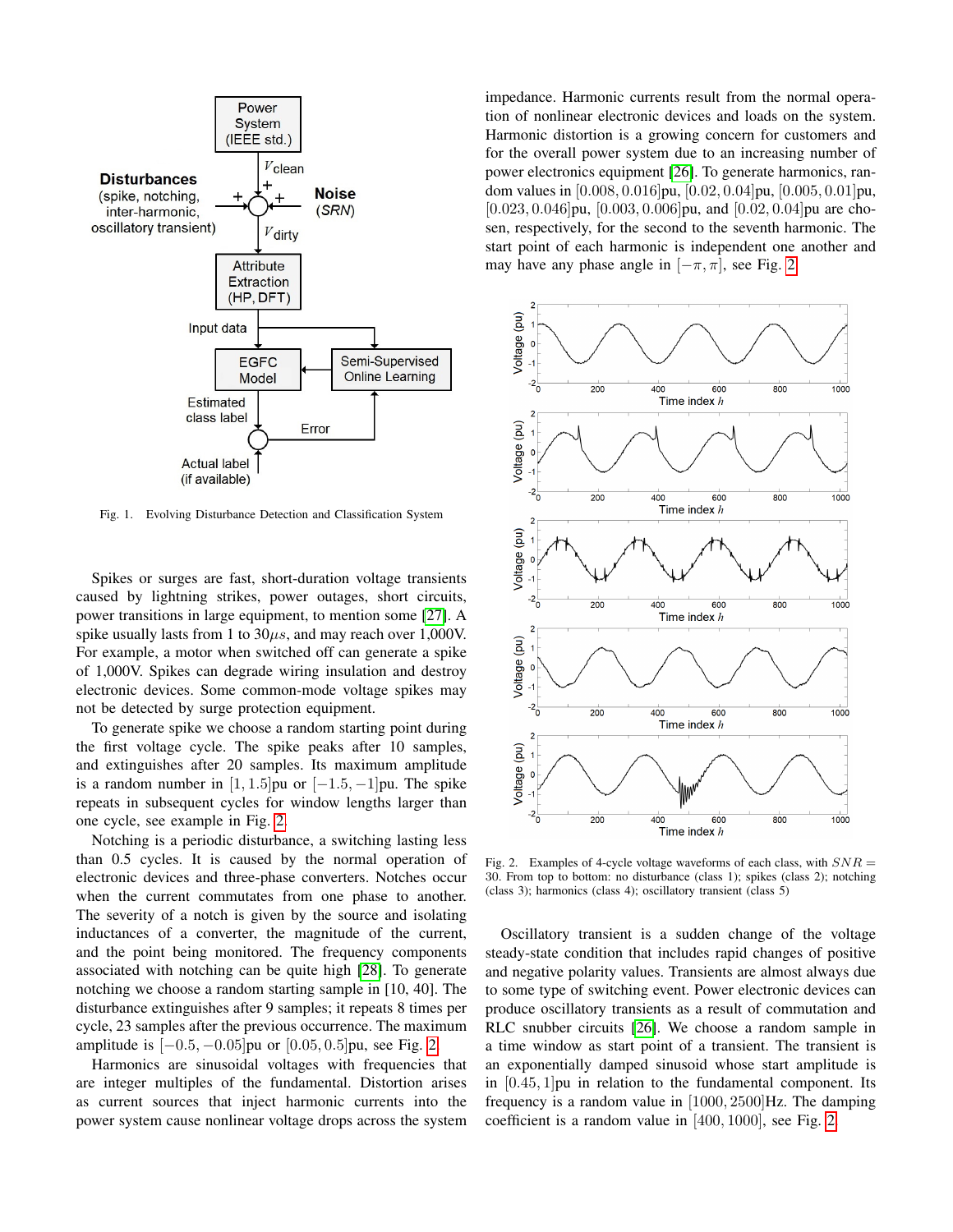## *C. Classification Accuracy*

Classification accuracy is computed recursively from

$$
Acc(new) = \frac{h-1}{h} \; Acc(old) + \frac{1}{h} \; \tau,\tag{18}
$$

in which  $Acc \in [0, 1]$ ;  $\tau = 1$  if  $\hat{C}^{[h]} = y^{[h]}$  (right estimate). Otherwise,  $\tau = 0$  (wrong class estimate).

The average number of granules or rules over time,  $c_{avg}$ , is a measure of model concision. Recursively,

$$
c_{avg}(new) = \frac{h-1}{h} c_{avg}(old) + \frac{1}{h} c^{[h]}.
$$
 (19)

## V. RESULTS AND DISCUSSIONS

<span id="page-6-0"></span>We evaluate the EGFC approach. No prior knowledge about the data and power system is assumed. Classification models are developed from scratch, based on data streams.

#### *A. Preliminary Results on Feature Extraction*

We use DFT and HP filtering to extract four disturbance indicators from the voltage waveform. The DFT provides  $x_1$ , the amplitude of the fundamental component. The HP filter decomposes the original waveform into trend and cyclical components. We focus on the cyclical component to obtain  $x_2$ ,  $x_3$  and  $x_4$ , i.e., the minimum, maximum and effective values of the decomposed waveform. We achieved encouraging results using an HP smoothing coefficient of  $256 \times 10^3$  as a great portion of noise is isolated from the fundamental. Figure [3](#page-7-4) shows typical values of attributes,  $\mathbf{x} = [x_1 \ x_2 \ x_3 \ x_4]$ , extracted from waveforms of each disturbance class. The examples consider 4-cycle time windows and an SNR of 30.

Notice in Fig. [3](#page-7-4) that the value of  $x_1$  changes slightly, up and down, respectively, in the spike and notching scenarios, which may help the evolving classifier to distinguish these classes. The HP cyclical component for the case without disturbance shows an initial transient such that the absolute values of  $x_2$  and  $x_3$  are significantly different one another, which helps the classifier to recognize this class. This phenomenon also happens for the spike scenario, with greater unbalance between the values of  $x_2$  and  $x_3$ . Attribute  $x_4$  tends to zero rapidly for the notching case. The absolute values of  $x_2$  and  $x_3$  in the harmonic scenario are similar. The same happens in the oscillatory transient case, but with higher individual amplitudes. Therefore, x carries important subtleties.

#### *B. EGFC Results for Labeled Data Streams*

We look for an evolving classifier based on a data stream. The default meta-parameters are used (Sec. III-H). Table [I](#page-6-1) shows the results averaged over 5 runs for 9 datasets extracted from voltage waveforms based on window lengths of 1, 4, and 10 cycles; and an SNR of 20, 40, and 60dB. Each dataset consists of 10,000 4-attribute samples related to a target class  $C^{[h]} \in \{1, 2, 3, 4, 5\}$ . The classes mean 'no disturbance', 'spikes', 'notching', 'harmonics', and 'oscillatory transient'.

Table [I](#page-6-1) shows that the  $SNR$  is irrelevant to the classifier performance using the set of attributes x chosen. The accuracy

can be relatively higher in noisier conditions, e.g. 20dB. This is an interesting feature of the proposed monitoring system. In contrast, a very small window length can degrade system performance significantly. The 4-cycle scenario seems more attractive than the 10-cycle one as the system is able to analyze a higher amount of windows at the price of a small reduction of the classification accuracy. As at least two 4-cycle windows are processed during a 10-cycle period, if the system provides wrong classification for the data extracted from the first window, it can still detect the disturbance class from the data of the other window. Therefore, in practice, the 92.79% accuracy 4-cycle-based EGFC system can be more efficient than the 94.24%-accuracy 10-cycle-based one. The number of rules in the model structure over the learning steps, and the CPU time in a quad-core i7-8550U with 1.80GHz and 8GB of RAM are similar in all scenarios.

<span id="page-6-1"></span>TABLE I EGFC PERFORMANCE IN MULTICLASS CLASSIFICATION OF POWER SYSTEM DISTURBANCES (99% CONFIDENCE)

| SNR  | Cycles | $Acc(\%)$        | # Rules         | Time $(s)$      |  |
|------|--------|------------------|-----------------|-----------------|--|
| 60dB | 10     | $93.17 \pm 0.72$ | $9.15 + 1.73$   | $1.80 \pm 0.25$ |  |
|      | 4      | $87.47 \pm 0.60$ | $9.52 + 1.73$   | $1.72 \pm 0.21$ |  |
|      | 1      | $64.41 + 0.27$   | $10.77 + 1.50$  | $1.97 \pm 0.23$ |  |
| 40dB | 10     | $92.98 + 1.30$   | $8.98 + 0.99$   | $1.69 + 0.10$   |  |
|      | 4      | $88.33 \pm 0.74$ | $9.01 + 1.46$   | $1.67 + 0.12$   |  |
|      |        | $63.90 \pm 0.39$ | $10.58 + 0.60$  | $1.96 \pm 0.16$ |  |
| 20dB | 10     | $94.24 + 0.21$   | $8.38 + 0.54$   | $1.59 + 0.08$   |  |
|      | 4      | $92.79 + 1.07$   | $8.70 \pm 0.89$ | $1.65 \pm 0.12$ |  |
|      |        | $67.10 \pm 0.64$ | $9.69 + 1.36$   | $1.87 + 0.16$   |  |

Figure [4](#page-8-18) shows a typical example of evolution of the  $\rho$ -level, accuracy, and number of EGFC rules. The final granules, at  $h = 10,000$ , are also illustrated. Class-2 data (spike disturbance) spread over a larger area, and require four granules to be represented, whereas the remaining classes require a single granule. Figure [5](#page-8-19) shows the confusion matrix obtained. Class 1 (no disturbance) and Class 4 (harmonics), followed by Class 4 and Class 5 (transient), are those responsible for the 7.7% overall error. Additional attributes should be considered in the future to address these particular hesitancies.

# *C. EGFC Result in Semi-Supervised Online Scenario*

We changed the proportion of unlabeled data from 0% to 100% considering the harshest 20dB problem. Figure [6](#page-8-20) shows average EGFC results for 5 runs for each case. EGFC benefits of all information of the data stream, including that from unlabeled samples. Conventional and evolving classifiers that operate on a supervised basis by simply discarding unlabeled data cannot deal with small fractions of labeled data with reasonable accuracy (as shown by the right-side points of the graph). The left and right extremes of the plot indicate full supervision and non-supervision. In all cases the final result is a partition of data into classes. EGFC is not significantly affected by fractions of unlabeled data. For data extracted from 4-cycle windows, the performance of pure classification and clustering were 92.79% and 86.12%, respectively.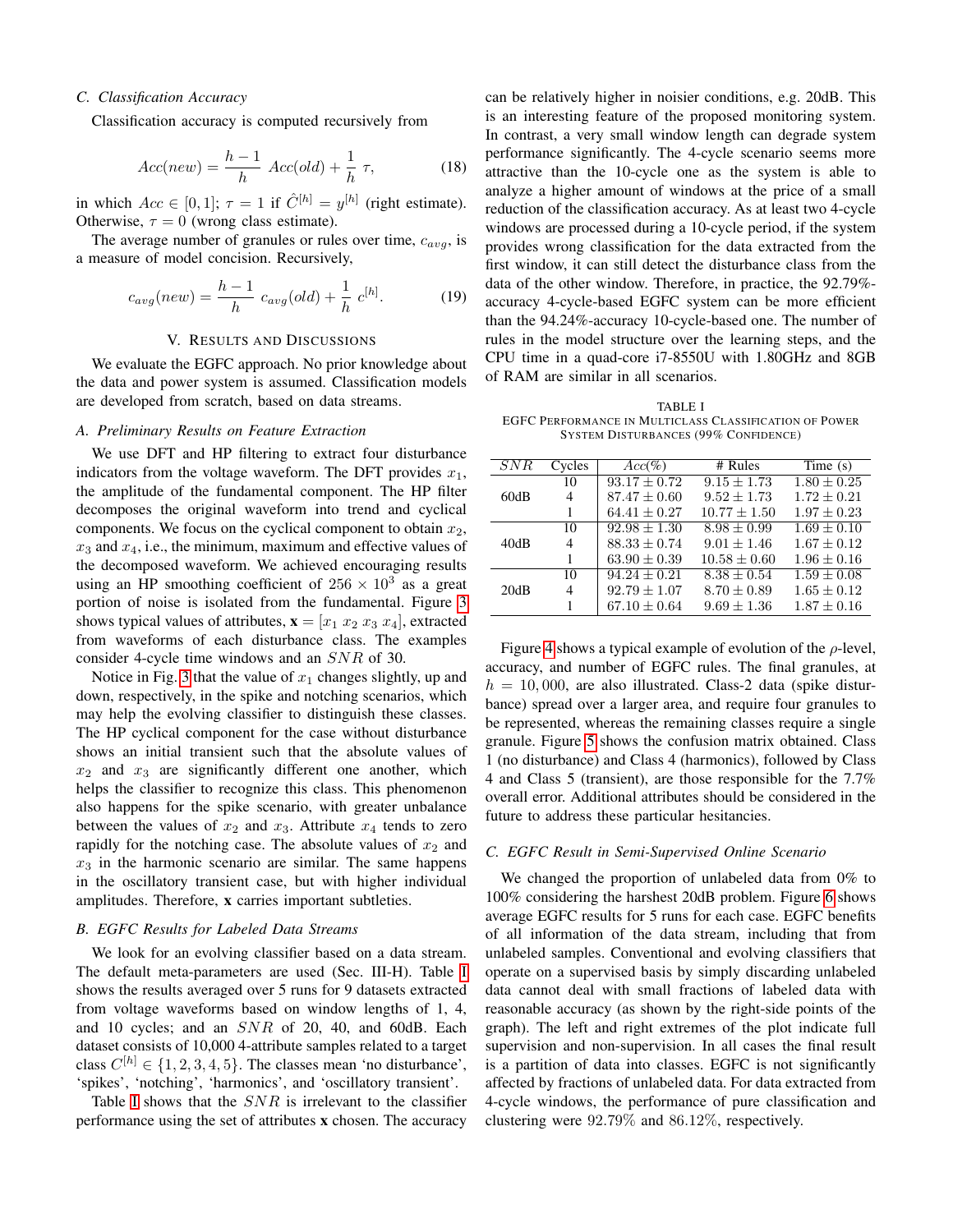

<span id="page-7-4"></span>Fig. 3. Typical examples of attributes  $\mathbf{x} = [x_1 \ x_2 \ x_3 \ x_4]$  extracted from 5 different voltage waveforms using DFT (left column) and HP filter (right column) considering 4-cycle time windows and an  $\overline{SNR}$  of 30. From top to bottom: row 1 - no disturbance (class 1); row 2 - spikes (class 2); row 3 - notching (class 3); row 4 - harmonics (class 4); row 5 - oscillatory transient (class 5)

## VI. CONCLUSION

<span id="page-7-3"></span>We propose a hybrid attribute-extraction method combined with an evolving Gaussian fuzzy model for power quality disturbance detection and classification. A Hodrick-Prescott filter and the Discrete Fourier Transform applied over window of voltage data have provided attractive attributes for disturbance discrimination. Common types of disturbances, namely, spikes, notching, harmonics, and oscillatory transient were analyzed. Data generation agrees with the IEEE standard for power quality disturbances. A landmark window containing one, four, and ten voltage cycles as well as signal-to-noise ratio ranging from 20 to 60dB were evaluated. The evolving modeling approach, EGFC, has shown to be efficient for multi-class online classification. Its fuzzy rule-based structure, Gaussian membership functions, and granularity are updated over time driven by the data stream. Online model adaptation has shown to be essential to deal with time-varying systems, such as power systems subject to disturbance patterns.

Harmonics followed by oscillatory transient have shown to be more challenging to be distinguished compared to spikes and notching. The signal-to-noise ratio does not affect EGFC performance significantly. The use of 4 voltage cycles for attribute extraction provided an average EGFC accuracy of 92.8% in the harshest 20dB noise case, and therefore was considered ideal. Changing the proportion of unlabeled data from 0% to 100% made the EGFC performance reduce from 92.8% to 86.1%. Therefore, EGFC is applicable to and robust to clustering and classification. New types of disturbances can be studied in the future. The EGFC semi-supervised learning framework shall be analyzed considering synthetic examples of concept change and anomaly detection problems.

#### **REFERENCES**

- <span id="page-7-0"></span>[1] P. D. Achlerkar, S. R. Samantaray, M. S. Manikandan. "Variational Mode Decomposition and Decision Tree Based Detection and Classification of Power Quality Disturbances in Grid-Connected Distributed Generation System." IEEE T Smart Grid, 9(4), p. 3122-3132, 2018.
- <span id="page-7-2"></span>[2] J. Li, Z. Teng, Q. Tang, J. Song. "Detection and Classification of Power Quality Disturbances Using Double Resolution S-Transform and DAG-SVMs." IEEE T Instrum Meas, 65(10), p. 2302-2312, 2016.
- <span id="page-7-1"></span>[3] A. S. Sobrinho, R. A. Flauzino, L. H. Liboni, E. C. Costa. "Proposal of a Fuzzy-based PMU for Detection and Classification of Disturbances in Power Distribution Networks." Int J Elec Power, 94, p. 27-40, 2018.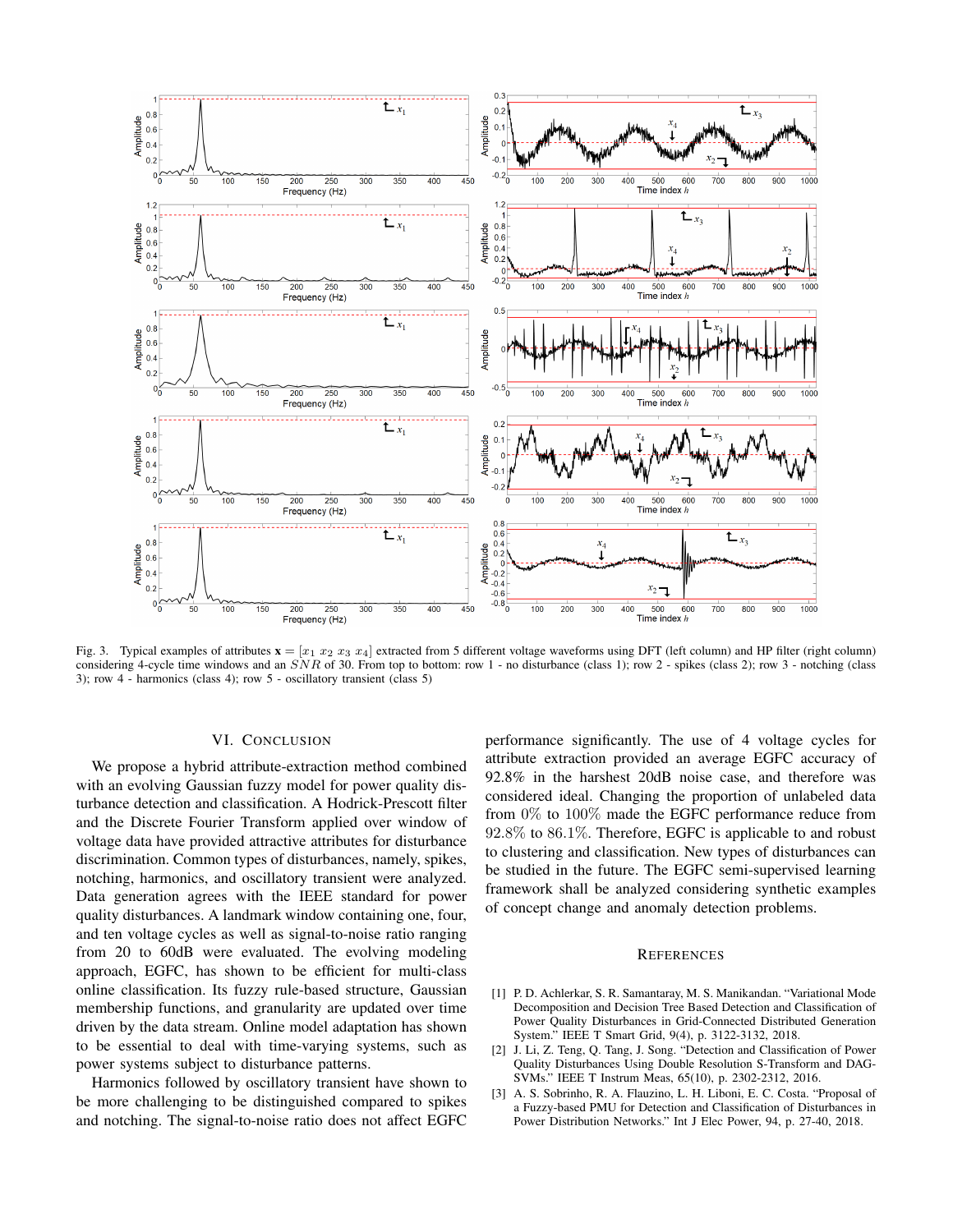

<span id="page-8-18"></span>Fig. 4. Evolution of the  $\rho$  level, EGFC accuracy, and number of rules. The bottom plots show the final shape of 4-dimensional Gaussian granules

- <span id="page-8-0"></span>[4] I. Skrjanc, J. A. Iglesias, A. Sanchis, D. Leite, E. Lughofer, F. Gomide. "Evolving Fuzzy and Neuro-Fuzzy Approaches in Clustering, Regression, Identification, and Classification: A Survey." Information Sciences, 490, p. 344-368, 2019.
- <span id="page-8-1"></span>[5] D. Leite. "Comparison of Genetic and Incremental Learning Methods for Neural Network-Based Electrical Machine Fault Detection." In: Lughofer E., Sayed-Mouchaweh M. (Eds), Predictive Maintenance in Dynamic Systems, p. 231-268, Springer: Cham, 2019.
- <span id="page-8-2"></span>[6] G. Andonovski, S. Blazic, I. Skrjanc "Evolving Fuzzy Model for Fault Detection and Fault Identification of Dynamic Processes." In: Predictive Maintenance in Dynamic Systems, p. 269-285, Springer: Cham, 2019.
- [7] Z. Hu, Y. Bodyanskiy, O. Tyshchenko, O. Boiko. "A Neuro-Fuzzy Kohonen Network for Data Stream Possibilistic Clustering and its Online Self-Learning Procedure." Appl Soft Comput, 68, p. 710-718, 2018.
- <span id="page-8-7"></span>[8] S. Silva, P. Costa, M. Santana, D. Leite. "Evolving Neuro-Fuzzy Network for Real-Time High Impedance Fault Detection and Classification." Neural Comput & Applic, 14p. DOI: 10.1007/s00521-018-3789-2, 2018.
- <span id="page-8-3"></span>[9] P. Souza, et al. "Evolving Fuzzy Neural Networks to Aid in the Construction of Systems Specialists in Cyber Attacks." J Intell Fuzzy Syst, 36(6), p. 6743-6763, 2019.
- <span id="page-8-4"></span>[10] J. Kirkpatrick, et al. "Overcoming Catastrophic Forgetting in Neural Networks." [arXiv:1612.00796](http://arxiv.org/abs/1612.00796) [cs.LG], 13p. 2017.
- <span id="page-8-5"></span>[11] P. Angelov, D. Filev, N. Kasabov. Evolving Intelligent Systems: Methodology and Applications. Willey: New York, 2010.

| Estimated Class | 1              | 1697<br>17.0%       | 0<br>0.0%                             | 0<br>0.0%     | 231<br>2.3%   | 3<br>0.0%     | 87.9%<br>12.1% |  |  |
|-----------------|----------------|---------------------|---------------------------------------|---------------|---------------|---------------|----------------|--|--|
|                 | $\overline{2}$ | 0<br>0.0%           | 1995<br>20.0%                         | 0<br>0.0%     | 0<br>0.0%     | 0<br>0.0%     | 100%<br>0.0%   |  |  |
|                 | 3              | 0<br>0.0%           | 1<br>$0.0\%$                          | 1998<br>20.0% | 1<br>$0.0\%$  | 5<br>0.1%     | 99.7%<br>0.3%  |  |  |
|                 | 4              | 303<br>3.0%         | 0<br>0.0%                             | 1<br>0.0%     | 1768<br>17.7% | 219<br>2.2%   | 77.2%<br>22.8% |  |  |
|                 | 5              | 0<br>0.0%           | 4<br>$0.0\%$                          | 1<br>0.0%     | 0<br>0.0%     | 1773<br>17.7% | 99.7%<br>0.3%  |  |  |
|                 |                | 15.1%               | 84.9% 99.8% 99.9% 88.4% 88.6%<br>0.2% | 0.1%          | 11.6%         | 11.4%         | 92.3%<br>7.7%  |  |  |
|                 |                |                     | 2                                     | 3             |               | 5             |                |  |  |
|                 |                | <b>Target Class</b> |                                       |               |               |               |                |  |  |

<span id="page-8-19"></span>Fig. 5. Typical EGFC confusion matrix based on a 4-cycle time window, an SNR of 20dB, and labeled data stream



<span id="page-8-20"></span>Fig. 6. EGFC performance using different proportions of unlabeled data

- [12] E. Lughofer, M. Sayed-Mouchaweh (Eds). Learning in Nonstationary Environments: Methods and Applications. Springer: New York, 2012.
- <span id="page-8-9"></span>[13] D. Leite. Evolving Granular Systems. PhD Thesis, State University of Campinas (UNICAMP), 2012.
- <span id="page-8-6"></span>[14] L. Cordovil, P. Coutinho, I. Bessa, M. D'Angelo, R. Palhares. "Uncertain Data Modeling Based on Evolving Ellipsoidal Fuzzy Information Granules." IEEE T Fuzzy Syst, DOI:10.1109/TFUZZ.2019.2937052, 2019.
- <span id="page-8-8"></span>[15] P. C. L. Silva, H. J. Sadaei, R. Ballini, F. G. Guimares. "Probabilistic Forecasting with Fuzzy Time Series." IEEE Trans Fuzzy Syst, 14p. DOI: 10.1109/TFUZZ.2019.2922152, 2019.
- <span id="page-8-10"></span>[16] W. Pedrycz, F. Gomide. Fuzzy Systems Engineering: Toward Human-Centric Computing. Wiley: Hoboken - New Jersey, 2007.
- <span id="page-8-11"></span>[17] D. Leite, R. Ballini, P. Costa, F. Gomide. "Evolving Fuzzy Granular Modeling from Nonstationary Fuzzy Data Streams." Evolving Systems, 3(2), p. 65-79, 2012.
- <span id="page-8-12"></span>[18] R. Hodrick, E. Prescott. "Postwar U.S. Business Cycles: An Empirical Investigation." J of Money, Credit, and Banking, 29(1), p. 1-16, 1997.
- <span id="page-8-13"></span>[19] B. P. Lathi. Linear Systems and Signals. Oxford U. Press, 2nd ed. 2004.
- <span id="page-8-14"></span>[20] M. V. Reddy, R. Sodhi. "A Rule-based S-Transform and AdaBoost based Approach for Power Quality Assessment." Electr Pow Syst Res, 134, p. 66-79, 2016.
- <span id="page-8-15"></span>[21] D. Leite, P. Costa, F. Gomide. "Evolving Granular Neural Networks from Fuzzy Data Streams." Neural Netw, 38, p. 1-16, 2013.
- <span id="page-8-16"></span>[22] S. M. Stigler. A modest proposal: a new standard for the normal. The American Statistician, Vol. 36-2, JSTOR, 1982.
- <span id="page-8-17"></span>[23] D. Leite, G. Andonovski, I. Skrjanc, F. Gomide. "Optimal Rule-based